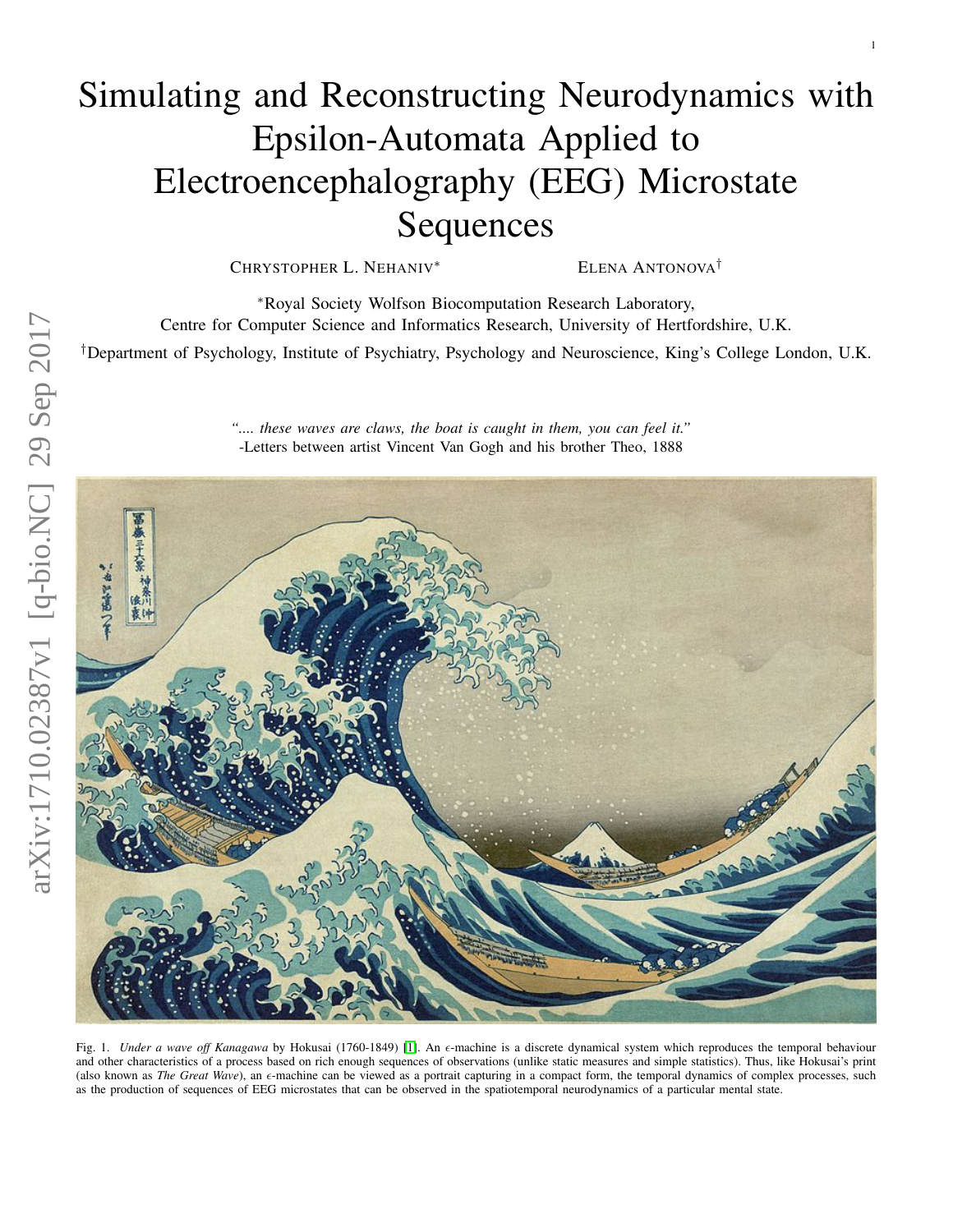#### Abstract

We introduce new techniques to the analysis of neural spatiotemporal dynamics via applying  $\epsilon$ -machine reconstruction to electroencephalography (EEG) microstate sequences. Microstates are short duration quasi-stable states of the dynamically changing electrical field topographies recorded via an array of electrodes from the human scalp, and cluster into four canonical classes. The sequence of microstates observed under particular conditions can be considered an information source with unknown underlying structure.  $\epsilon$ -machines are discrete dynamical system automata with state-dependent probabilities on different future observations (in this case the next measured EEG microstate). They artificially reproduce underlying structure in an optimally predictive manner as generative models exhibiting dynamics emulating the behaviour of the source. Here we present experiments using both simulations and empirical data supporting the value of associating these discrete dynamical systems with mental states (e.g. mind-wandering, focused attention, etc.) and with clinical populations. The neurodynamics of mental states and clinical populations can then be further characterized by properties of these dynamical systems, including: i) statistical complexity (determined by the number of states of the corresponding  $\epsilon$ -automaton); ii) entropy rate; iii) characteristic sequence patterning (syntax, probabilistic grammars); iv) duration, persistence and stability of dynamical patterns; and v) algebraic measures such as Krohn-Rhodes complexity or holonomy length of the decompositions of these. The potential applications include the characterization of mental states in neurodynamic terms for mental health diagnostics, well-being interventions, human-machine interface, and others on both subject-specific and group/population-level.

# I. MOTIVATION AND BACKGROUND

WE focus on using the 'grammar' of electroencephalography (EEG) microstate sequences to distinguish different mental states and their characteristics by employing computational automata- and computer algebraic theoretic tools. EEG microstates are quasi-stable maps of electric potential landscapes of short duration, typically classed in a small number of discrete types analogous to 'letters' of an alphabet. Aberrant tendencies for simple EEG microstate transitions between certain pairs of these discrete types have already been shown to characterize clinical populations (people with schizophrenia or frontotemporal dementia vs. healthy controls [\[2\]](#page-10-1), [\[3\]](#page-10-2)). Our research targets finer understanding of temporal neurodynamical structure and patterns using novel computational methods to harness their potential in distinguishing different mental states and in characterizing mental state dynamics in health and disease. Specifically, we begin to validate and develop  $\epsilon$ -machine and algebraic automata methods toward their potential application in clinical diagnosis and mental illness prevention, as well as in promotion of wellbeing.

After reviewing motivation and background in this Section, in Section [II](#page-2-0) we introduce  $\epsilon$ -machines (also called  $\epsilon$ -automata [\[4\]](#page-10-3), [\[5\]](#page-10-4)), their connection to grammars, and how they can be used to reconstruct unknown underlying dynamics of a discrete dynamical process; in Section [III](#page-5-0) we validate the methods in some simple toy models and then on data derived from the study of EEG microstate transitions in schizophrenia patients vs. controls at a population level; in Section [IV](#page-8-0) we exhibit and compare two very different  $\epsilon$ -machines modelling the EEG microstate neurodynamics of an individual meditator and non-meditator. Section [V](#page-9-0) summarizes our conclusions and discusses possible methodological and real-world applications.

#### *A. "Atoms of Thought" ?*

William James [\[6\]](#page-10-5) spoke of 'stream of consciousness' – a continuous flow of thoughts, feelings, and sensations constituting our experiential 'now'. However, modern psychophysiological research employing EEG has suggested that the transitions between moments of awareness are discontinuous and characterized by rapid changes in topographic distribution of brain electrical activity followed by periods of quasi-stable spatial distribution referred to as EEG microstates [\[7\]](#page-10-6). These have been suggested to reflect candidate 'atoms of thought' that fit together in complex ways in human brain processes and cognition [\[7\]](#page-10-6).

## <span id="page-1-0"></span>*B. EEG Microstates: Topography, Function and Syntax*

EEG microstates are typological maps of the momentary spatial distributions of electric potential that remain quasi-stable in the sub-second time range and are separated by rapid configuration changes [\[8\]](#page-10-7). They can be obtained from a task-related (ERP) or resting-state (EEG) data and further analysed by a number of topographic classes, duration, occurrence, time coverage, and syntax (microstate sequence patterning). In terms of topography, most resting-state EEG studies ([\[9\]](#page-10-8), [\[2\]](#page-10-1), [\[10\]](#page-10-9)) reveal 4 microstate classes, accounting for approximately 79% of the EEG data variance [\[9\]](#page-10-8). Two of these classes have asymmetric topography: class A (right-frontal to left-posterior) and class B (left-frontal to right); and two have symmetric topography: class C (frontal to occipital) and class D (frontal to occipital, but with more midline frontal activity than class C). Mean microstate duration during resting-state EEG is in the range of 70 to 125 milliseconds ([\[8\]](#page-10-7), [\[7\]](#page-10-6), [\[2\]](#page-10-1), [\[9\]](#page-10-8)). The duration, however, and other class parameters vary depending on context and conditions. Thus, the duration, occurrence, and time coverage of different microstate classes have a developmental trajectory [\[9\]](#page-10-8). Alterations of microstate parameters have been reported in schizophrenia ([\[11\]](#page-10-10), [\[2\]](#page-10-1), [\[3\]](#page-10-2)), depression [\[12\]](#page-10-11) and Alzheimer's disease ([\[13\]](#page-10-12), [\[3\]](#page-10-2)). They also vary as a function of wakefulness [\[14\]](#page-10-13), personality predispositions [\[15\]](#page-10-14), and hypnosis [\[16\]](#page-10-15).

In terms of functional significance of the four microstate classes, most recent evidence suggests that their discrete spatiotemporal patterns are signatures of the global neural integration processes associated with conscious cognition and perception. A simultaneous EEG-fMRI study [\[17\]](#page-10-16) found significant correlations between four resting-state EEG microstate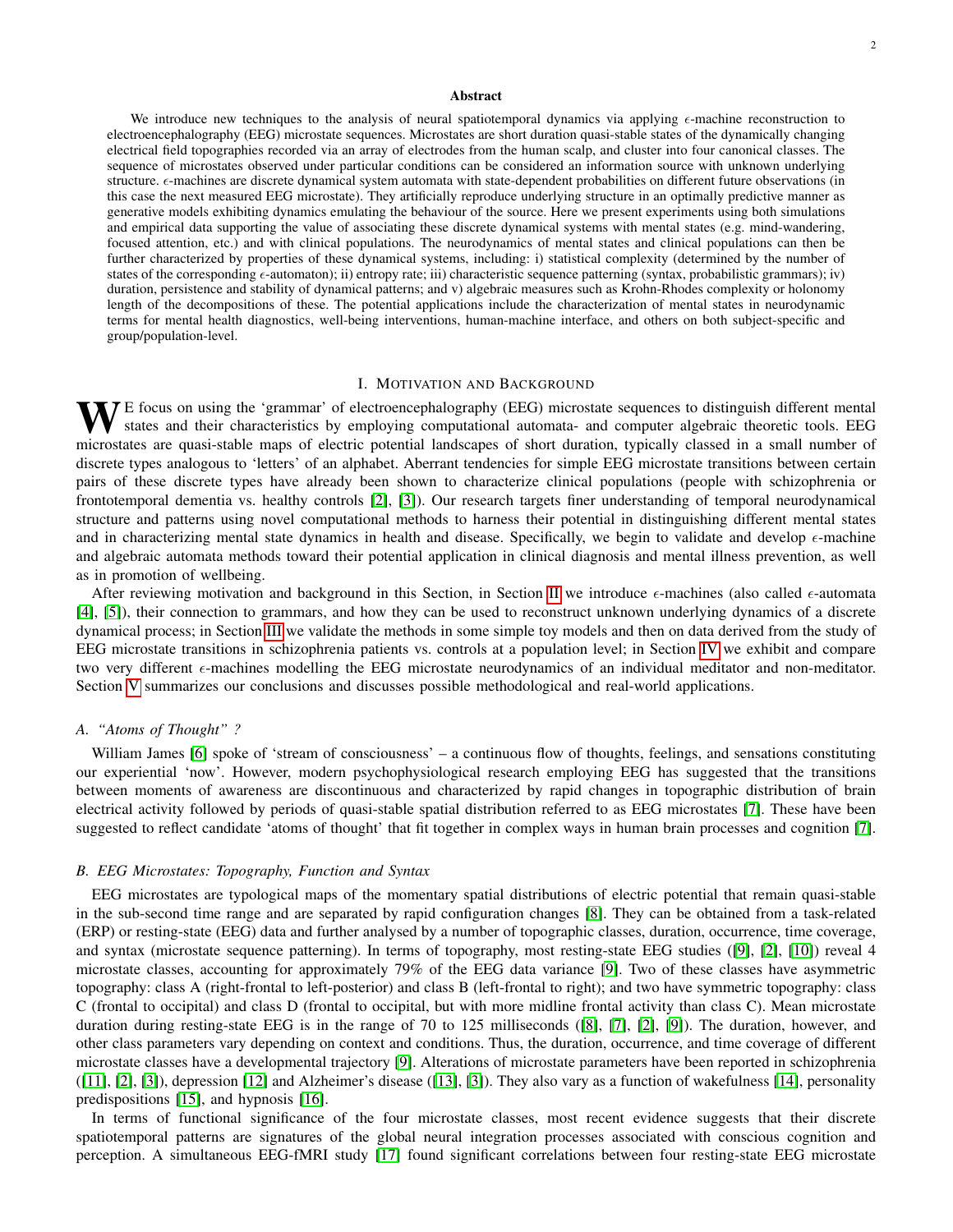classes and four fMRI resting-state networks: class A was correlated with negative blood-oxygen-level dependent (BOLD) contrast imaging signal in areas implicated in phonological processing; class B was correlated with negative BOLD signal in areas implicated in visual processing; class C with positive BOLD signal in saliency and interoceptive networks; and class D with negative BOLD signal in right-lateralized networks associated with attention reorientation. Milz et al. [\[18\]](#page-10-17) directly tested the four microstates classes during verbal and visuo-spatial processing and found microstate class A to be associated with visual and class B with verbal processing. However, although relative occurrence of classes A and B was significantly different in visual and verbal conditions respectively, all microstate classes occurred during both conditions with the absolute difference in coverage being very small [\[18\]](#page-10-17). The authors suggest that while increased duration, occurrence, and coverage of EEG microstate classes might be associated with modality-specific processing, they cannot be reduced to these functions. Instead, understanding finely-tuned interplay between the four EEG microstate classes might be necessary for establishing their functionality and their associations with cognition, perception, and subjective experience.

Studies that explored microstate syntax suggest that a sequence of microstates might indeed be informative. Basic properties of microstate 'language' could include: (1) transition probabilities between pairs of microstates ('syllables'); (2) occurrence probability of short characteristic sequences ('words'); and (3) higher level structure and regularities ('sentences' and 'grammar'). Transition probabilities between pairs of microstates (1) have been considered in several studies ([\[14\]](#page-10-13), [\[19\]](#page-10-18), [\[2\]](#page-10-1), [\[20\]](#page-10-19)). The importance of short sequences of microstates longer than a single transition (3) is demonstrated by Lehmann et al [\[2\]](#page-10-1) showing differences in directional predominance of microstate transitions between first-episode schizophrenia patients and controls, with predominance of  $A \to D \to C \to A$  in patients vs.  $A \to C \to D \to A$  in controls. Van De Ville et al [\[21\]](#page-10-20) presented evidence of higher level structure and regularities in microstate sequences (3) by revealing scale-free dynamics in EEG microstate sequences and concluding that "modeling microstate syntax needs to go beyond short-range interactions such as modeled by  $n$ -step Markov chains". Could the formal syntax of such characteristic transitions be detected for more complex sequences?

This question leads to natural hypotheses that could be investigated using the methods proposed here. Elaborating on the idea that the syntax of the microstate sequences is likely to be related to the structure of cognition, we hypothesize that: (H1) different mental functionalities could entail differential sequences of brain processes resulting in different characteristic microstate sequences or syntax. As a simple case, this includes different transition probabilities between microstates in different context, e.g. in a visualization task if attention momentarily wanders, one would predict microstate D associated with attentionreorienting would be more likely to be followed by one associated with visual activity than verbal. (H2) Longer microstate sequences ('words') with constrained structure would be expected to reflect more coverage by contextually relevant microstates, in particular those associated with the task at hand. (H3) Extracting short microstate sequences characterizing different brain processing steps during various tasks or mental processes could reveal whether there are (i) generic steps that occur in cognition as well as (ii) task- or context-specific ones for the given mental process. Since all 4 EEG microstate classes derived by Koenig et al. [\[9\]](#page-10-8) occur in various spatial- and object- visualization and verbal tasks [\[18\]](#page-10-17), we would predict that generic cognitive steps would be associated with common microstate syntax (e.g. framing by the same short sequences), and differences in task and context would be characterized by the differences in microstate coverage and syntax.

Syntactic structure is well studied in formal language theory where different classes of automata models act as generators or recognizers of a 'language' of possible sequences (e.g. [\[22\]](#page-10-21), [\[23\]](#page-10-22), [\[24\]](#page-10-23), [\[25\]](#page-10-24)). To study microstate syntax, such generators/recognizers can be constructed from microstate sequence data using -machines methodology, developed for inferring the causal structure of processes from a sequence of discrete measurements or observations. Unlike fitting parameters to the architecture of a pre-given model (e.g. [\[26\]](#page-10-25)), the structure of an  $\epsilon$ -machine is derived from the data. The  $\epsilon$ -machine construction infers a minimum number of causal states necessary to optimally predict future observations [\[4\]](#page-10-3), [\[27\]](#page-10-26). The causal states of  $\epsilon$ -machines collect trajectories of the process up to the present moment that probabilistically predict exactly the same possible futures, and, with sufficient data, asymptotically give complete information of the syntax of the process. These discrete dynamical systems allow not only to address such syntactic characteristics of neurodynamics, but to determine meaningful underlying computational architectures of processes that could produce the observed sequences and to characterize their complexity [\[5\]](#page-10-4).

# II.  $\epsilon$ -MACHINES, GRAMMARS, AND ALGEBRAIC INVARIANTS

<span id="page-2-0"></span>Unknown dynamical processes produce sequences of discrete observations from a finite set of possibilities ('alphabet') corresponding to 'letters' (e.g. the four canonical EEG microstates  $\{A, B, C, D\}$  characterized by Koenig et al. [\[9\]](#page-10-8)), and to attempt to capture these processes  $\epsilon$ -machines are generative dynamical models determining classes of formal languages over the alphabet and a probability measure on observed words (sequences or time series of observations). It will be assumed the process being studied is *stationary*, i.e. governed by the same dynamics at each moment of time, or at least *conditionally stationary*, i.e. the present dynamics depend at most only on previous history. Then  $\epsilon$ -machines are provably optimal non-linear recursive predictors for discrete time series ([\[4\]](#page-10-3), [\[5\]](#page-10-4), [\[28\]](#page-10-27)).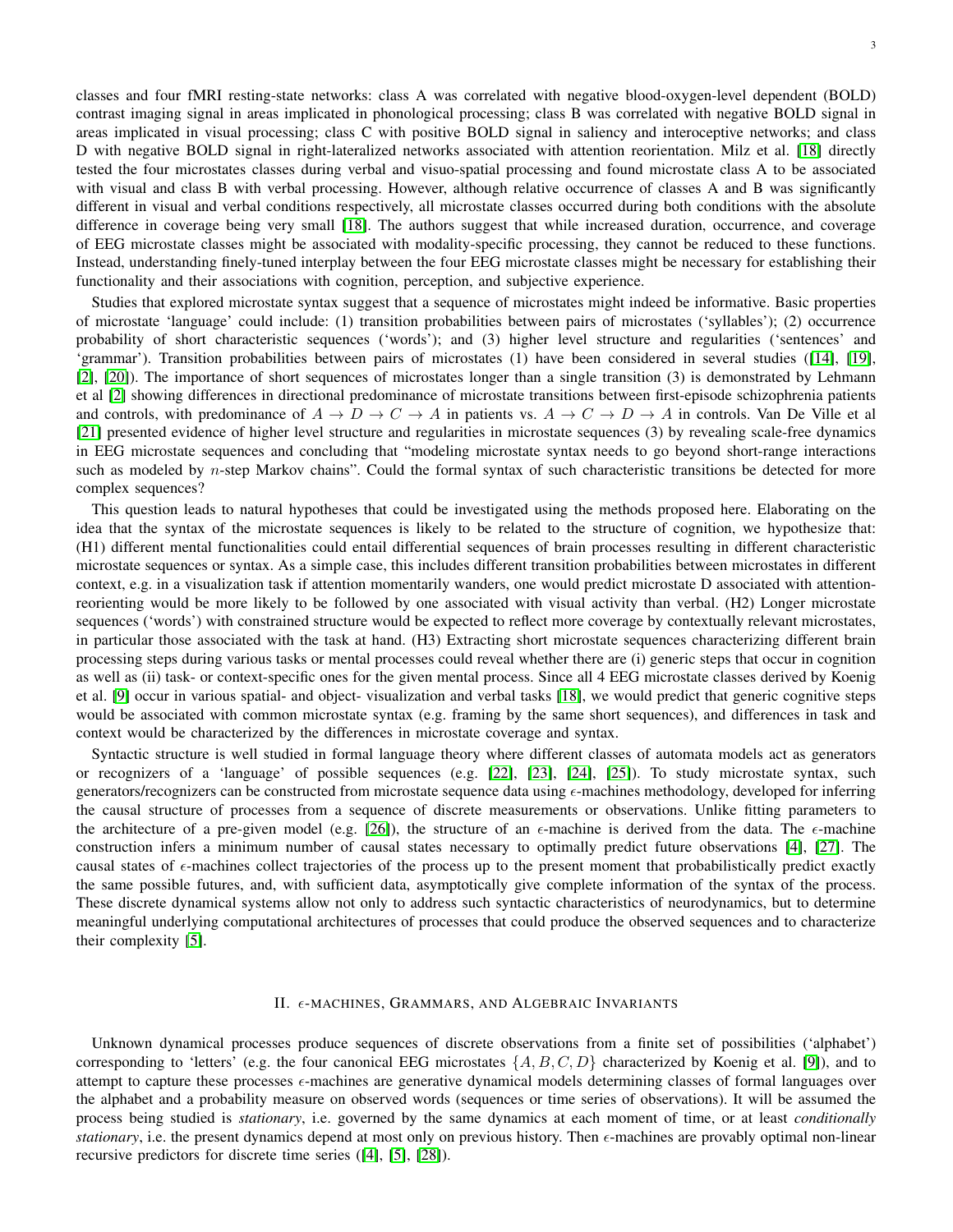# *A. -Machines*

Given discrete time series data,  $\epsilon$ -machines are minimal *sufficient statistics*, i.e. given the past history they allow complete determination of the probability distribution over possible futures [\[4\]](#page-10-3). Each past history determines a unique *causal state* of the  $\epsilon$ -machine and two past histories determine the same causal state if and only if they determine the same probability distribution over possible futures. Moreover, causal states have a deterministic automata structure: given a past history  $h$  and next observation x of the time series, the new causal state is the causal state of history hx, that is, the history where h then x occurred. The causal states are minimal in that any other statistic that determines that determines possible futures given past history must contain at least as much information as the causal states [\[4\]](#page-10-3) and so can be mapped onto the them.

An  $\epsilon$ -machine (or  $\epsilon$ -automaton) is a formally specified automaton  $\mathcal{A} = (Q, X, \delta, P)$ , often constructed from observation sequences [\[5\]](#page-10-4). It has a finite alphabet X from which *observations* are drawn, a set Q of underlying *causal states*, and a deterministic transition map  $\delta: Q \times X \to Q$ , giving the next state  $q' = \delta(q, x)$  if the automata was in state q and observation  $x \in X$  was observed. To each state  $q \in Q$  is assigned a probability distribution  $P_q$ , giving the probability  $P_q(x)$  of the next observation being  $x$  when the machine is in state  $q$ .

$$
\sum_{x \in X} P_q(x) = 1, \text{ for all } q \in Q.
$$

A *trajectory* of A starting in state  $q = q_0$  is a sequence of states  $q_0, \ldots q_\ell$  and observations  $x_1, \ldots, x_\ell$  with  $q_{i+1} = \delta(q_i, x_i)$ for all  $0 \le i < \ell$ , for some *length*  $\ell \ge 0$ . The probability of  $w = x_1 \dots x_{\ell}$  occurring in state  $q = q_0$  is thus

$$
P_q(w) = \prod_{i=0}^{\ell-1} P_{q_i}(x_{i+1}).
$$

Of course, also  $\sum_{w \in X^\ell} P_q(w) = 1$ .

The *behaviour* of the  $\epsilon$ -machine is to iteratively emit a letter x with probability  $P_q(x)$  when in state q and then to transition to new state  $q' = \delta(q, x)$ . Here time is modelled as discrete and defined by events (or observations), i.e. the index of time t is regarded as integer-valued and the next moment of time  $t + 1$  $t + 1$  is determined whenever  $x_{t+1}$  is observed.<sup>1</sup>

At each state q and sequence length  $\ell$  an  $\epsilon$ -machine determines a possible set of observation sequences

$$
L_q^{(\ell)} = \{ w \in X^{\ell} : P_q(w) \neq 0 \},
$$

as those occurring from state q with non-zero probability. The *future morph* at state q is the union of all possible observation sequences possible at q, i.e. the set  $L_q = \bigcup_{\ell > 1} L_q^{(\ell)}$  where each  $w \in L_q$  has an associated probability  $P_q(w)$ . If  $|w| = \ell$ , we have probability  $P_q(w)$  over all sequences of length  $\ell$  of observing  $w = x_1, \ldots, x_\ell$  from causal state q. The future morph at state  $q$  is thus the set of all possible futures with particular probabilities associated to them.

Suppose the  $\epsilon$ -machine has so far generated a (finite or infinite) sequence ...  $x_{t-m}$ ...  $x_{t-1}x_t$  up to the present moment (indexed by t) and is in state q. Observe that in an  $\epsilon$ -automata for each state q, the future morph is conditionally independent of the past. That is, the probability of any sequence w of observations of length  $\ell$  occurring at q depends only on the current state q and not on any details of the sequence  $\dots x_{t-m} \dots x_{t-1}x_t$ .

# *B. Physical Clock Time vs. Event-Driven Time*

For time as modelled in  $\epsilon$ -machines, making a new observation defines a 'clock-tick' and determines a transition to the next causal state. We may choose to record an observation according to a regular interval of physical clock time, e.g. recording the sequence of observations  $x_1x_2x_3$ ..... at 250 Hz with 4 milliseconds (ms) between observations, in our case EEG microstates. Alternatively, we may choose a different sampling rate, e.g. 100 Hz, so that 10 ms elapse between observations. We may also choose 'event-driven' time instead, with the  $\epsilon$ -machine making a transition whenever an observation is made, and only then. Moreover, we could allow a mixture of physical time and event-driven time: e.g. the  $\epsilon$ -machines receives an observation only if the observational reading has changed (or a maximal time interval has elapsed); in this case  $x_i \neq x_{i+1}$  (unless the maximum time has elapsed), and the shortest time interval interval between the two observations  $x_i$  and  $x_{i+1}$  is the sampling rate.<sup>[2](#page-3-1)</sup> In every case, time in  $\epsilon$ -machines is always indexed by the arrival of discrete observations.

<span id="page-3-0"></span><sup>&</sup>lt;sup>1</sup>Note that if  $P_q(x)$  is zero, it is sensible to regard  $\delta(q, x)$  as undefined, as x can never be observed in any transition from state q. Alternatively, one could set  $\delta(q, x) = *$ , an adjoined 'impossible' state in this case, i.e., \* is a 'sink state', which can never be left once entered. That is,  $\delta(*, x) = *$  for all  $x \in X$ .

<span id="page-3-1"></span><sup>&</sup>lt;sup>2</sup> For example, if the sampling rate is 500 Hz (one reading per 2 ms) and the maximal time is set to 50 ms, then observation  $x_{i+1}$  could occur at some multiple of 2 ms after observation  $x_i$ , at the first reading where the observations differ but not more than 50 ms later.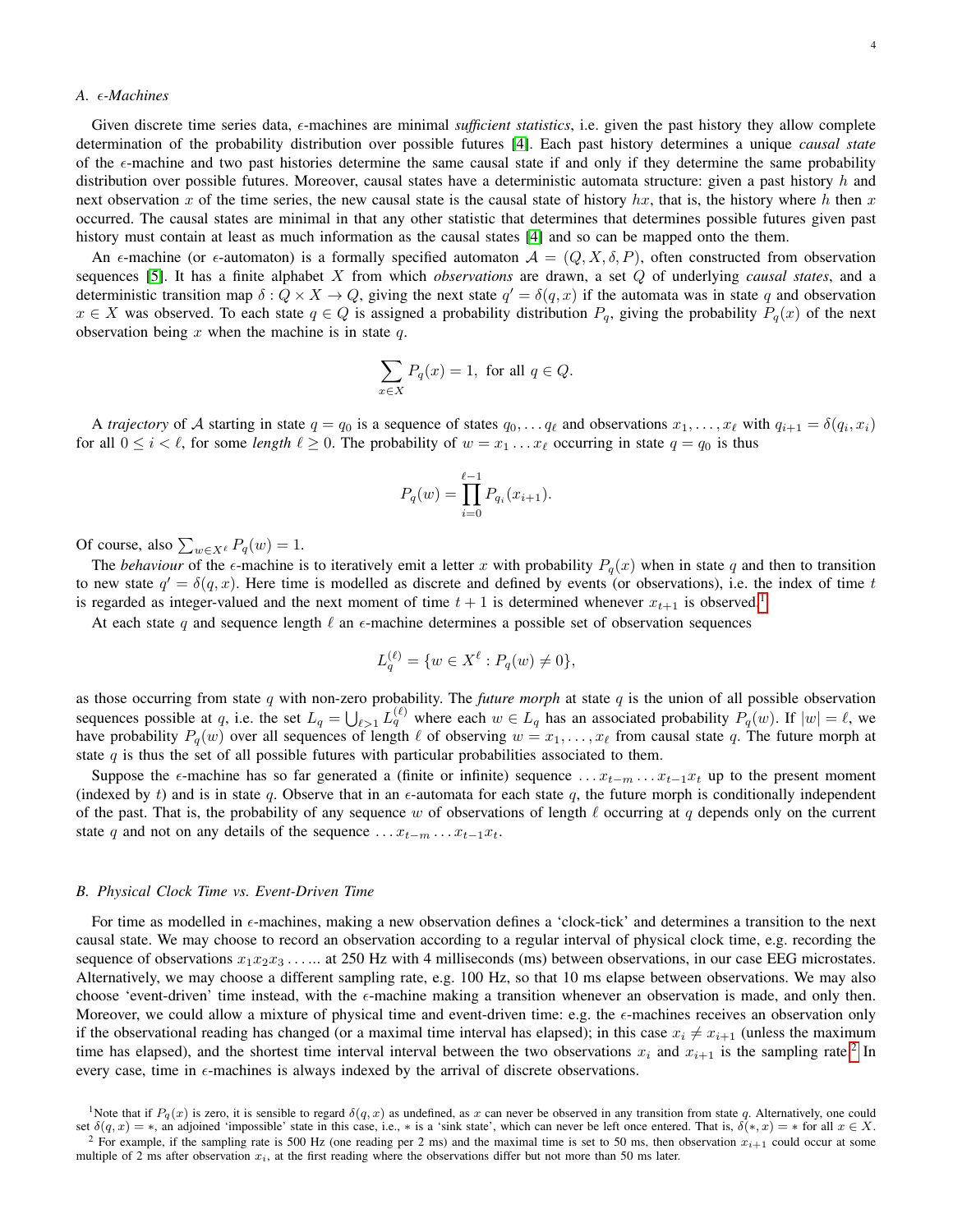# <span id="page-4-0"></span>*C. -machine Reconstruction from Observations*

Crutchfield and colleagues ([\[5\]](#page-10-4), [\[4\]](#page-10-3), [\[27\]](#page-10-26), [\[28\]](#page-10-27)) describe methods to approximately reconstruct an  $\epsilon$ -machine from a given sequence or sequences of observations of a physical process that is conditionally stationary.

A partition of a set of all finite sequences w of observations is said to make the future conditionally independent from the past if for all  $m > 0$  the probability of each  $w' \in X^m$  occurring after each member of the partition class  $[w]$  is the same. Members of a partition class [w] are regarded as *equivalent histories*. That is, for any two observation sequences w and  $w'$  in [w], the probability of any future sequence of observations  $x_1, \ldots, x_m$  following w is the same as the probability of the future sequence of observations  $x_1, \ldots, x_m$  following w'.

Given such a partition, we can define an  $\epsilon$ -machine with alphabet X (the set of possible discrete observations), states given by the partition classes [w], and transition function  $\delta([w], x) = [wx]$ , for each  $x \in X$ . The transition function is well-defined by the condition that the partition makes the future conditionally independent of the past. It follows that the probability  $P_{[w]}(x)$ that x is observed after the having just observed w is independent of the representative w of the partition class  $[w]$ , so is well-defined to. Since the transition function is defined in terms of states and observations, it turns out that it suffices to consider just the next observation after word w in  $\epsilon$ -machine reconstruction [\[27\]](#page-10-26).

Due to the limitations of the finiteness in real data sequences of discrete observations, a maximal window size  $k$  is selected as a parameter of the method, and all strings of actual observations of length at most  $k$  are considered in estimating such a partition on words of length at most k. Based on observational data, one approximates the causal state set by starting with all sequences of observations of length zero, and the partition of all sequences into a single universal class partition class, where observation  $x \in X$  occurs with probability its observed frequency in the data. Supposing that the partition has been constructed up to a certain stage with all words in partition classes having length at most  $m (m < k)$ , the one-step probability distribution over observations for each partition class  $[v]$  is estimated by simple maximum likelihood, to reflect the frequency of observations x appearing after any histories in [v] in the data. Extending each w of length m in a partition class [w] by a letter y (one-step of previous history) to get yw, one checks whether in the one-step probability distribution over observations following yw is the same as that of partition class  $[w]$ , or, if not, of any other  $[v]$  obtained so far. (Statistical tests are applied to order to decide whether the distribution over next observations of yw and [v] are the 'same' in software implementations [\[28\]](#page-10-27).) If so, then yw is added to [v] (which may well be [w]). If not, a new partition class [yw] containing yw is created. In practice yw needs only be considered if it occurs in the observation sequence(s) from data. One continues this for all letters  $x \in X$  and all partition classes found so far, using only words up to length k as derived from data. The transition function is defined by  $\delta([w], x) = |wx|$  if  $|wx| \leq k$  or by the  $[(wx)_k]$  otherwise, where  $(wx)_k$  denotes the last k letters of wx. One checks whether  $\delta$  is well-defined for w and x, i.e. independent of the representative w of [w]. If not, one iteratively partitions  $[w]$  into new states to make it well-defined. This causal state splitting process is iterated for all candidate causal states  $[w]$ , and is guaranteed to converge due to finiteness of the data, with a worse case run-time of  $O(|X|^{2k+1})+O(N)$  where N is the number of observations in the data [\[27\]](#page-10-26). Examples illustrate success of this reconstruction even when the process modelled is non-Markovian [\[27\]](#page-10-26).

#### *D. Deriving Grammars from ε-machines*

If the  $\epsilon$ -machine is finite, we obtain a (probabilistic) regular grammar for a formal language  $L_{q_0} \subseteq X^*$  for each causal state  $q_0$  of the  $\epsilon$ -machine. (See e.g. [\[22\]](#page-10-21) for an introduction to formal languages.) We have a variable symbol  $V_q$  for each causal state  $q \in Q$ , a terminal symbol x for each observation letter  $x \in X$ . For each causal state q of the automata and observation letter  $x \in X$ , we have a grammar rule

$$
V_q \to xV_{\delta(q,x)}
$$

if  $\delta(q, x)$  is defined, i.e.,  $P_q(x) > 0$ . We also add rules  $V_q \to \lambda$ , the finite string with no letters; that is,  $V_q$  may be replaced by the empty string terminating the generation of a finite word. Then  $L_q$  is the language of all strings in the terminal symbols that can be reached using these rules starting from symbol  $V_q$ . Observe that we may assign probabilities  $P_q(x)$  to the first kind of rule above, in which case the probability of  $w \in X^{\ell}$  being generated is  $P_q(w)$  as defined above.

Note: this derivation of a probabilistic grammar will work even if the number of causal states is infinite, although the languages  $L_q$  need not then be rational (i.e. recognizable by a finite-state automaton).

#### *E. Invariants of Mental States and Complexity Measures*

As reviewed in Section [I-B,](#page-1-0) the parameters of EEG microstates and their sequences such the duration or coverage of given EEG microstate classes, or the pairwise transition probabilities from one microstate class to another have been shown to distinguish between between different mental states (e.g. visual, verbal, or interoceptive information processing, and attention reorientation) [\[18\]](#page-10-17), as well as clinical populations (e.g. schizophrenia, frontotemporal dementia, and Alzheimer's disease) and healthy controls ([\[2\]](#page-10-1), [\[3\]](#page-10-2)).

The  $\epsilon$ -machine construction allows much richer, predictive *measures of a system's behaviour by specifying its dynamics in a more complex way* than has been applied previously in EEG studies. To each observational epoch or a set of epochs, the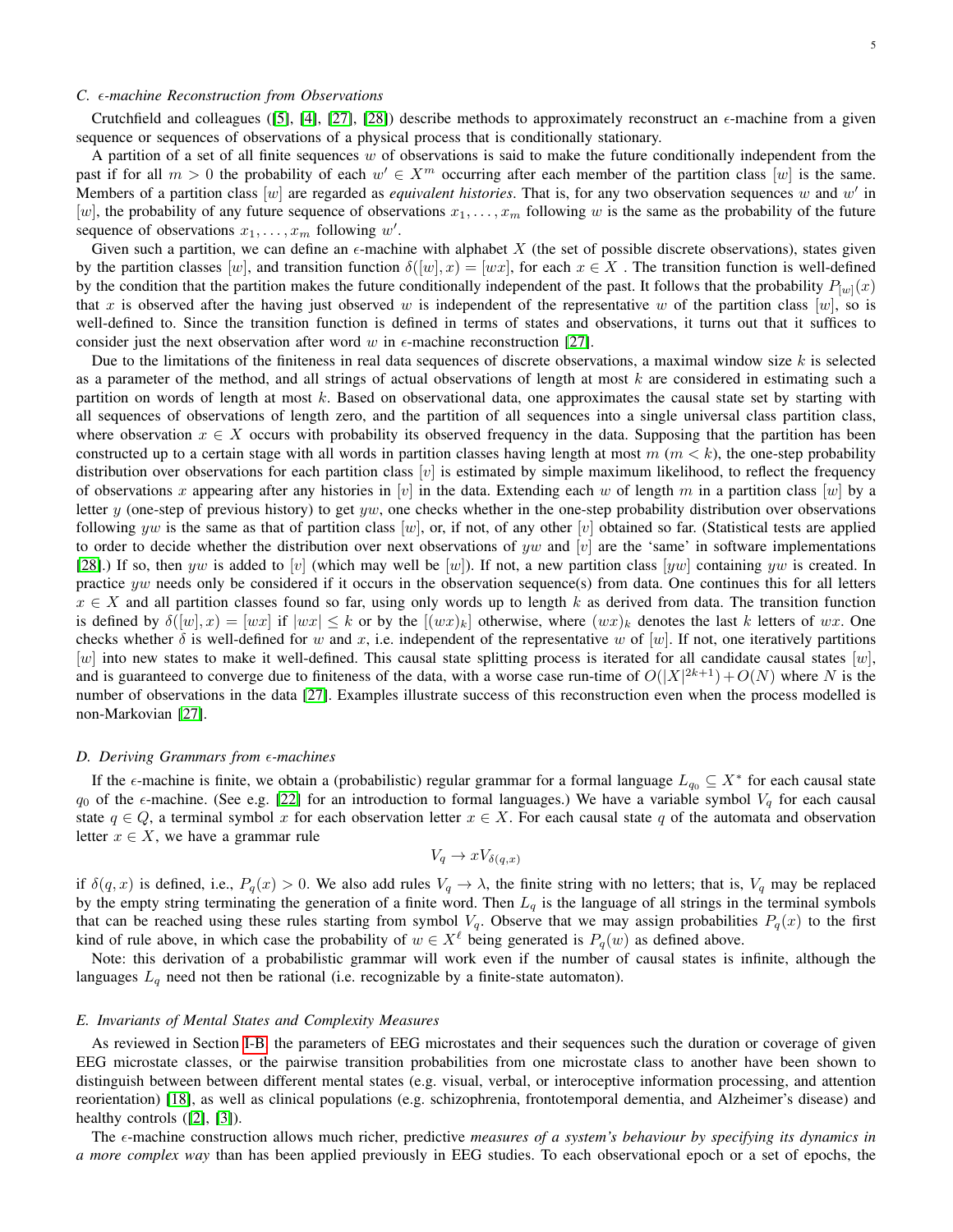construction associates (1) a deterministic finite automaton with probabilistic transitions for each letter from each state, (2) a probabilistic regular grammar, and (3) probabilities to particular sequences of observations. The  $\epsilon$ -machine can be used to derive a number of other measures, including statistical complexity (the  $log_2$  number of states of the automata), entropy rate, Krohn-Rhodes complexity (minimal number of permutation computing levels in a cascade decomposition) of these automata and their algebraic invariants such as their simple subgroup divisors ('atoms' of computation), their natural subsystems ([\[25\]](#page-10-24), [\[29\]](#page-10-28)), and the length of their holonomy decomposition ([\[23\]](#page-10-22), [\[30\]](#page-10-29)). We compute these using computer algebraic software SgpDec [\[30\]](#page-10-29). These measures can be used as dependent variables in experiments to distinguish different mental states or different clinical populations, and could potentially be applied in diagnostic tools.

# III. SIMULATION EXPERIMENTS

#### <span id="page-5-0"></span>*A. Simulating the EEG Microstate Sequences Corresponding to a Mental State*

For the purpose of the simulation experiments presented in this section and in the  $\epsilon$ -machine analysis of actual EEG data of Section IV, we use sequences of an (arbitrary) length of 30,000 EEG microstates. This is the number of EEG microstates derived, for example, from a human participant during a particular experimental condition that probes/engages a certain mental state or process if one uses two-minute interval epochs during which neurodynamics are assumed to be conditionally stationary, at a recording rate of 250 Hz per microstate (which is a standard rate used in the field). Using  $\epsilon$ -machine reconstruction as outlined in Section [II-C,](#page-4-0) we can generate a discrete dynamical system model that is optimized to produce sequences of microstates statistically indistinguishable from the observed microstate sequence data and study its various characteristic properties. (Section [IV](#page-8-0) gives  $\epsilon$ -machine reconstructions for two individuals, an experienced meditator and a non-meditator, from actual EEG microstate sequences of exactly this kind.)

To validate our methods we first test the capacity of  $\epsilon$ -machines to reconstruct known underlying processes using simulated data. We describe the grammatical structure of processes using probabilistic regular grammars, test the capacity for  $\epsilon$ -machine reconstruction to recover the generating automata, and apply computer algebraic automata analysis using a computer algebra GAP extension by the first author to CSSR [\[28\]](#page-10-27) and SgpDec [\[30\]](#page-10-29).

For the simulations, we use as a departure point the parameters such as observed frequencies of occurrence and pairwise transition probabilities for different EEG microstate classes, with parameters derived from clinical experiments used in [III-D.](#page-6-0) In the rest of this Section, we carry this out for synthetic observational data, (1) with no preferred sequence structure, (2) with deterministic and non-deterministic cycles, and (3) with structure based on observed transition probabilities between microstates from a clinical study.

#### *B. Experiment 1 : No Preferred Sequences*

Suppose that observations show any sequence of length n as equally likely. It follows that given any sequence of observations w, all words v of length  $\ell$  occur with equal likelihood following w. Each observation  $x \in X$  following w is equally likely, and the probability of wv is the same as the probability of wv' if  $|v| = |v'|$ . Thus the  $\epsilon$ -automaton has exactly one causal state  $q_0 = [w]$ , and the probability of x in state  $q_0$  is  $\frac{1}{|X|}$ , and the transition function is the trivial one  $\delta(q_0, x) = q_0$  for all  $x \in X$ . Its entropy rate is  $\log_2 |X|$  and statistical complexity is zero. The corresponding grammar has one variable symbol  $V_0$ corresponding to the unique sate of the  $\epsilon$ -machine and 4 equiprobable rules:

$$
V_0 \to AV_0, \ V \to BV_0, V_0 \to CV_0, V_0 \to DV_0.
$$

Similarly, if the microstates A, B, C, D occur with probabilities  $p_A$ ,  $p_B$ ,  $p_C$ ,  $p_D$  and these are independent of all previous history, then the four rules would have these respective probabilities. Straightforward computational experiments confirm  $\epsilon$ -machines easily recover this structure.

#### *C. Experiments 2a and 2b: Cycles*

Given a cycle of observations, A, B, C, D, which repeats indefinitely (here 90 times), the reconstructed  $\epsilon$ -machine has 4 states and probability 1 to emit the next letter in the sequences (Figure [2,](#page-6-1) left).

A variant is to repeat the cycle  $A, B, C, D$  indefinitely, except that, with probability  $p = \frac{1}{2}$ , A is observed rather than B, C, or D in any position where these letters would otherwise occur in the repeating sequence. An artificial sequence of length 30,000 simulated EEG microstates was generated following this rule with the  $\epsilon$ -machine successfully reconstructing the structure of the underlying process (Figure [2,](#page-6-1) right).

These two  $\epsilon$ -machines have a particularly simple structure, with 4 states  $Q = \{q_A, q_B, q_C, q_D\}$ , which record the the most recently observed EEG microstate, and transition function  $\delta(q_X, Y) = q_Y$  for all  $X, Y \in \{A, B, C, D\}$ . Any EEG microstate sequence could be crudely modelled in this way, where the probabilities  $P_{qX}(Y)$  are derived from empirical measurement. (Both  $\epsilon$ -automata recovered in Experiment 2a and 2b are of this form.) Such a model exhibits no dependence on the history of the dynamics beyond the most recent microstate, which might *not* reflect underlying neurodynamics sufficiently well.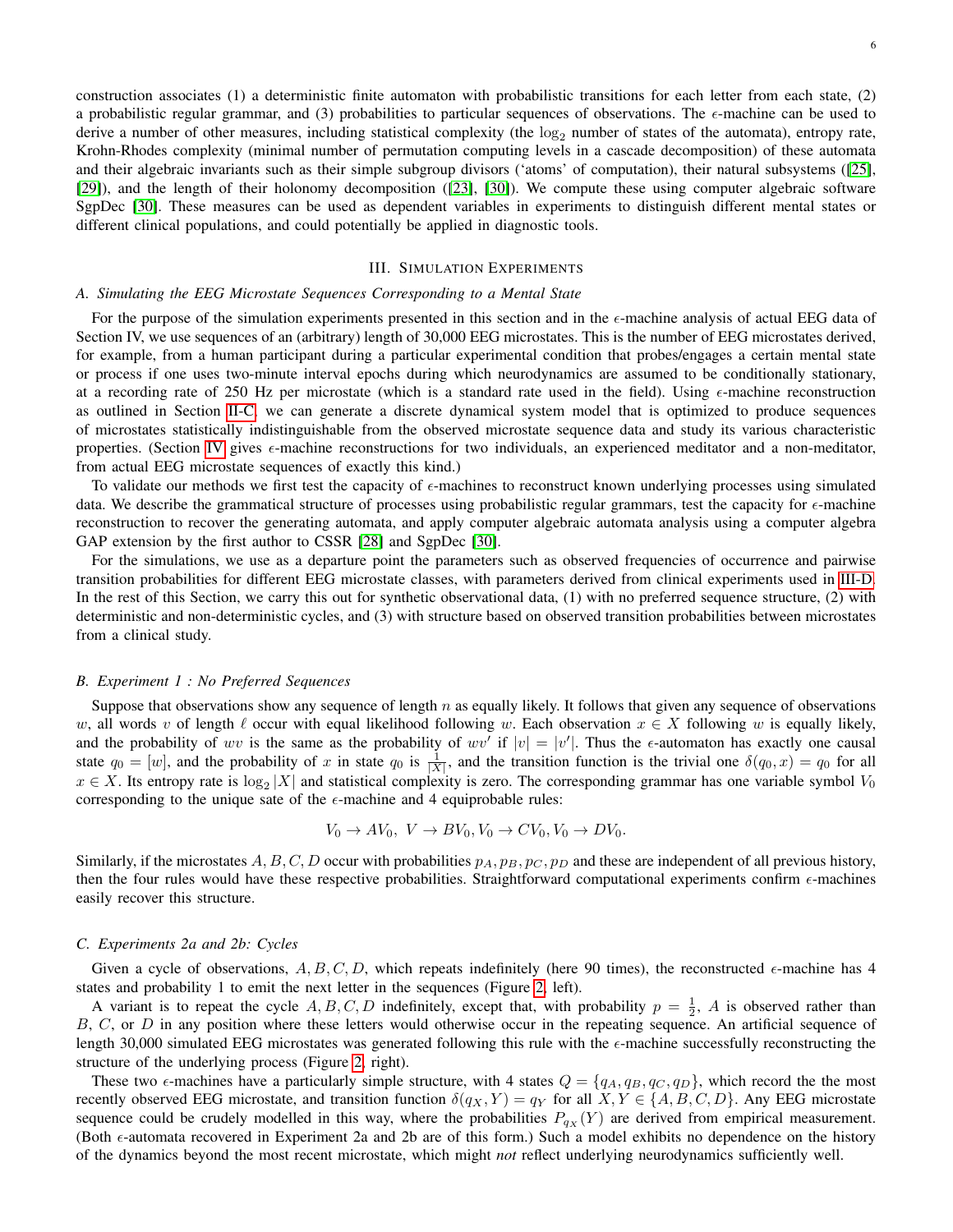

<span id="page-6-1"></span>Fig. 2. Reconstructed  $\epsilon$ -machines from simulated data in Experiments 2a (left) and 2b (right). Causal states have been reconstructed perfectly. Arrows label transitions with the next observed EEG microstate and transition probability. These probabilities have been recovered from the synthetic data sequences perfectly in Exp. 2a and to within ~ 0.7% in Exp. 2b. Statistical complexity is 2, and entropy rates are 0 (left) and 0.75 (right). The Exp. 2a yields an -machine with a transformation semigroup of size 17 generated by the 4 partial constant mappings corresponding to the observed microstates. The holonomy decomposition has two levels and the Krohn-Rhodes complexity is zero, as all subgroups are trivial. The  $\epsilon$ -machine for Exp. 2b is interesting since the semigroup transition corresponding to A permutes the causal states generating a cyclic group of order 4, so Krohn-Rhodes complexity is non-trivial, and the holonomy decomposition has two levels (see [\[25\]](#page-10-24) or [\[30\]](#page-10-29)) with the computing group level on top. The semigroup has 21 elements and is generated by the order 4 permutation of the states corresponding to observing A and three partial constant maps corresponding to transitions B, C, D.

## <span id="page-6-0"></span>*D. -machines of EEG microstate sequences in Schizophrenia Patients vs. Healthy Controls*

Lehmann et al. [\[2\]](#page-10-1) reported the percentages of transitions between distinct EEG microstates for schizophrenia patients vs. healthy controls, and established that significant differences exist between the two populations in directional predominances of certain transitions between microstates, and also a predominance of EEG microstate sequence  $ADCA$  over  $ACDA$  in patients and the reverse in controls.

Though the Lehmann et al. (2005) publication does not contain full microstate sequences, the percentages of occurrence of each type of transition between distinct microstates reported for the two groups of 27 patients and 27 controls (Table 3(A), p. 150 [\[2\]](#page-10-1)) allowed us to calculate the probability distributions at *group level* of each distinct microstate following a given microstate A, B, C or D. Using the reported percentages for each transition between microstate pairs of type  $x \to y$  ( $x \neq y$ ), we calculated that probabilities of the next *distinct* microstate in schizophrenia *patients* given the current EEG microstate were as follows:

| probability | to $A$   | to $B$       | to $C$   | to D     |
|-------------|----------|--------------|----------|----------|
| from $A$ :  |          | 0.275319     | 0.391489 | 0.333191 |
| from $B$ :  | 0.337513 | 0            | 0.333501 | 0.328987 |
| from $C$ :  | 0.322104 | 0.225507     | $\theta$ | 0.452389 |
| from $D:$   | 0.270644 | 0.248818     | 0.480538 |          |
|             |          |              |          |          |
| probability | to $A$   | to $B$       | to $C$   | to D     |
| from $A$ :  |          | 0.296104     | 0.390649 | 0.313247 |
| from $B$ :  | 0.244558 | $\mathbf{0}$ | 0.329065 | 0.426376 |
| from $C$ :  | 0.243999 | 0.281978     | $\theta$ | 0.474024 |
| from $D:$   | 0.228202 | 0.335831     | 0.435967 |          |

(Note: rows – but not columns – sum to 1 in these tables.)

and in *controls* were as follows:

We attempted to simulate corresponding EEG microstate sequences for patients and controls using simple  $\epsilon$ -machines with no dependence on history except for the current microstate. The tables allow the construction of simulated microstate sequences with the probabilities of the next observation depending only the current microstate. In effect, these tables are generative  $\epsilon$ -machine models with a causal state for the current microstate reading, i.e. with 4 causal states with differing probabilities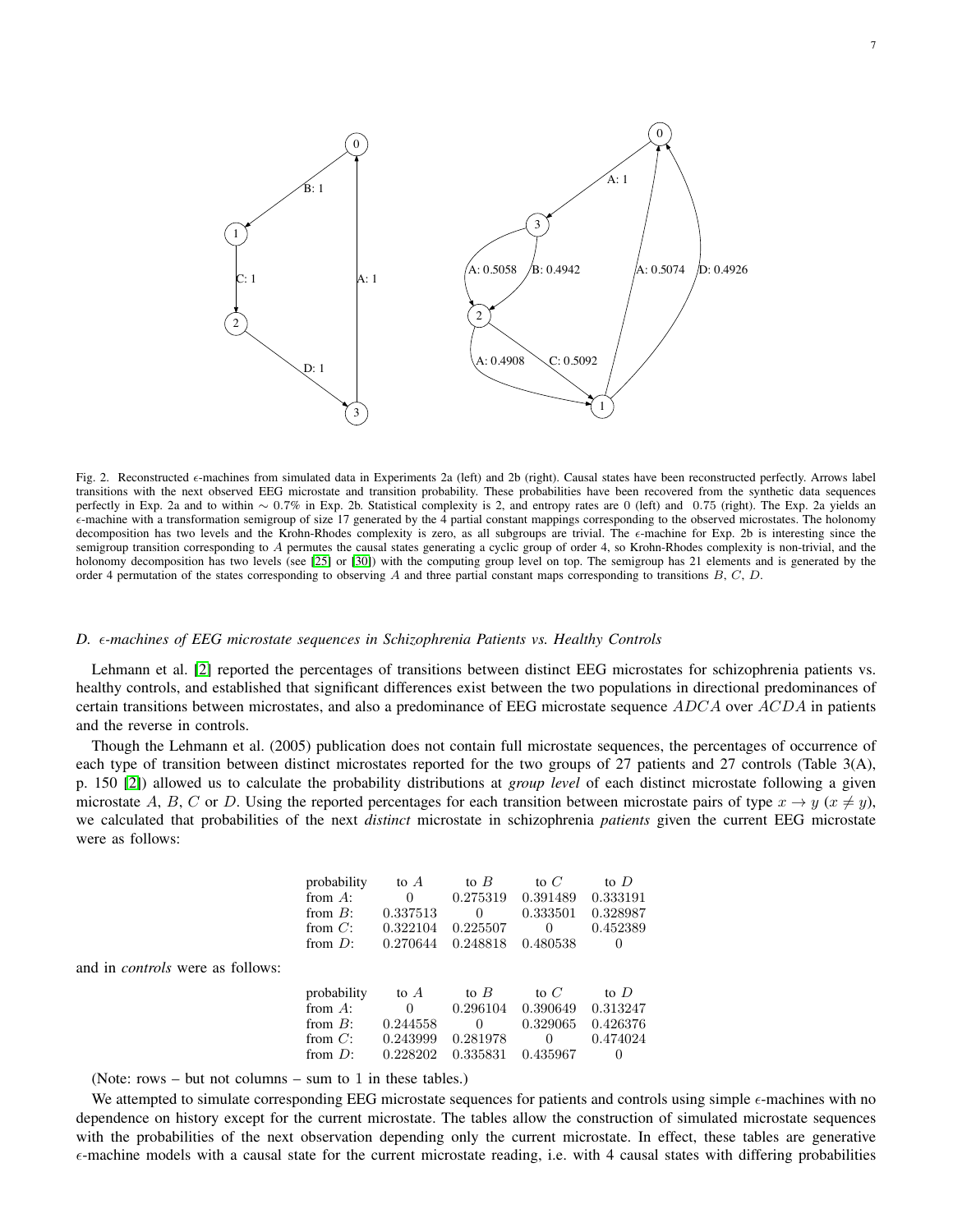over which distinct microstate will occur next (according to the rows above). We generated such sequences of length 30,000 microstate transitions according to the above transition probability tables for patients and controls.

Using these simulated microstate sequences, we reconstructed  $\epsilon$ -automata for the patient and control groups as in Figure [3.](#page-7-0) These inferred  $\epsilon$ -machines correctly recover the number of states and closely approximate the transition probabilities in the simple model. (Longer simulated microstates sequences would yield further precision in recovering the transition probabilities, already within ∼1% of the generative models.) This further validates the  $\epsilon$ -machine reconstruction method in that the resulting associated probabilistic regular grammars reflect the reported data well, at least at the level of pairwise transitions between microstates.



<span id="page-7-0"></span>Fig. 3. Reconstructed  $\epsilon$ -machines from simulated EEG microstate sequences for Schizophrenia Patients and Healthy Controls. Casual states in this case correspond to the most recent microstate observed. Arrows are labelled by the next observed microstate and the probability of that microstate being observed from the given casual state. Inferred probabilities have been recovered to within ~1% of those used in generating the simulated length 30,000 EEG microstate sequences. Statistical complexity of both is 2; entropy rates are 1.54438 (patients) and 1.54428 (controls). The algebraic invariants analysis yields that the transformation semigroups of the control and patient  $\epsilon$ -machines are isomorphic since they differ only in non-zero transition probabilities. Both have 17 elements (generated by the four partial constant maps to each EEG microstate). They have holonomy decomposition with two identity-reset levels and contain no non-trivial symmetry groups, hence their Krohn-Rhodes complexity is zero.

One might suspect that a four-state model (equivalent to one-step hidden Markov model) is enough to replicate much of the data Lehmann and colleagues report. A simple transitional structure like this might possibly reflect the neurodynamics of patients and controls (at a group level): Indeed, we can analytically derive that, if there were only 4 states with the transition probabilities we derived from Lehmann et al.'s work [\[2\]](#page-10-1), then the probabilities of the length 4 sequences ACDA and ADCA are 1.15% and 1.24% for patients, and  $0.811\%$  and  $0.640\%$  for controls, respectively.<sup>[3](#page-7-1)</sup> The analytical estimates are in fairly good agreement with the simulated microstate sequence and in line with the predominance of ADCA over ACDA in patients and the reverse in controls reported in [\[2\]](#page-10-1).

However, starting the cycle ACDA at C or D instead of A yields CDAC and DACD and Lehmann et al report these 3 variant cycles (ACDA, CDAC, and DACD) occurring as 2.76% of length 4 words in patients, and similarly the 3 cyclic variants of ADCA (namely ADCA, CADC, and DCAD) are reported to occur as 3.47% of length 4 words in patients. In controls, the respective percentages were reported as  $2.50\%$  and  $2.10\%$ . Using the occurrence frequencies of A, C and D from the study and the above transition probabilities, one would expect 3.82% for ACDA variants and 4.11% for ADCA variants in patients, and 3.22% for ACDA variants and 2.54% for ADCA variants in controls. While these percentages are somewhat higher than those reported in Lehmann study, both the original study and the  $\epsilon$ -machine reconstruction models are in agreement on the predominance of  $ACDA$  variants in controls and  $ADCA$  variants in patients.

The discrepancy between these analytically estimated simple transition model percentages with the actual percentages reported in the study suggests that the EEG neurodynamics yields a syntax requiring a richer model to capture its dynamics. A full  $\epsilon$ -machine reconstruction from actual data, at both the individual and group levels, could be considerably more complex, and

<span id="page-7-1"></span> ${}^{3}$ For the sequence ACDA, one calculates its occurrence among microstate sequences of length 4 by starting at the microstate A with probability equal to its frequency of occurrence times the probabilities of transitioning from  $A$  to  $C$ , then  $C$  to  $D$ , then  $D$  to  $\overline{A}$  for patients and for controls, respectively; similarly for the sequence  $ADCA$ . In [\[2\]](#page-10-1), microstate A occurs 2.91 times/sec with 12.12 microstates / sec accounting for 24.01% of microstate occurrences for patients, and microstate A occurs 2.17 times/sec with 11.30 microstates / sec accounting for 19.20% of microstate occurrences for controls. Using the transition probabilities for patients,  $24.01\% \times p_{AC} \times p_{CD} \times p_{DA} = 1.15\%$  of 4-microstate words are expected to be ACDA, similarly 1.24% are expected to be ADCA for patients, and 0.811% for ACDA and 0.640% for ADCA for controls.

Thus in a 30,000 microstate sequence one expects: 342 ACDAs and 371 ADCAs for patients and 243 ACDAs and 192 ADCAs for controls, respectively. In our simulated sequences generated considering only the transition probabilities, as described above, for patients ACDA occurred 329 times, while ADCA occurred 389 times, whereas in the model for controls ACDA occurs 235 times and ADCA occurs 194 times, close to what is expected.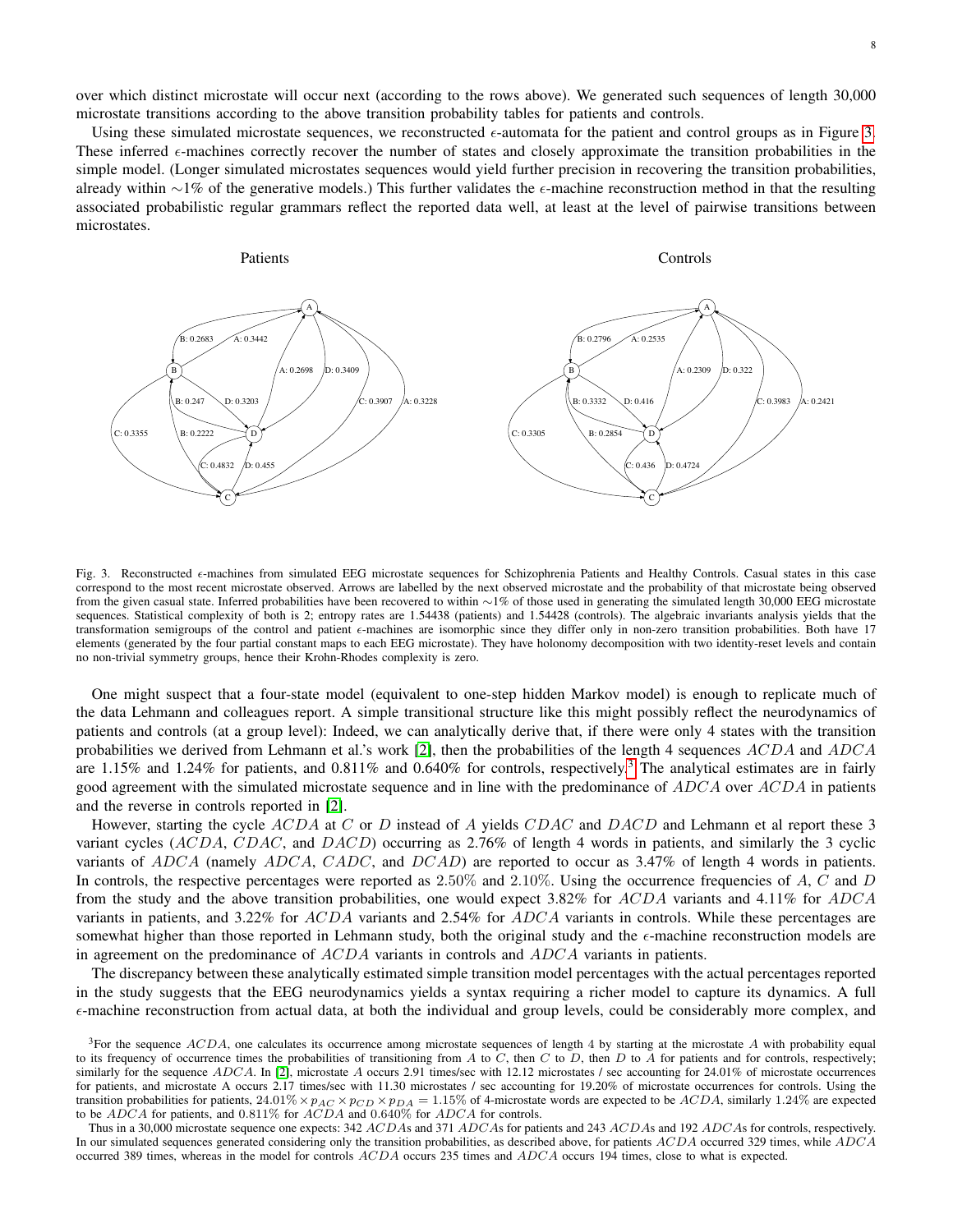might reveal additional syntactic structure. This is a strong argument for using methods sensitive to higher level grammatical structure such as  $\epsilon$ -machines to explore EEG microstate sequences in greater depth.

It would therefore be useful to apply our techniques to the actual EEG microstate time series and compare the resulting inferred  $\epsilon$ -machines with the above in order to detect further possible structural differences between the spatiotemporal neurodynamics of schizophrenia patients vs. controls in terms of process structure, grammar, and algebraic invariants.

# IV. EEG MICROSTATE DYNAMICS OF MIND MODES RECONSTRUCTED WITH  $\epsilon$ -MACHINES

<span id="page-8-0"></span>In this section, we report  $\epsilon$ -machine reconstruction of the resting EEG microstate data from two individuals, an experienced meditator and a meditation-naïve healthy control collected during our pilot project (an unpublished MSc thesis, King's College London) exploring  $\epsilon$ -machine potential for differentiating the EEG microstate data during three information processing modes or mind modes: mind-wandering, focused attention, and open presence [\[31\]](#page-10-30).

Meditator: Non-meditator:





<span id="page-8-1"></span>Fig. 4. Reconstructed  $\epsilon$ -machines from EEG microstate sequences for Meditator vs. Non-meditator during mind-wandering. The  $\epsilon$ -machine for the meditator has 153 causal states, transition semigroup with holonomy decomposition length 24 and Krohn-Rhodes complexity 1, indicating presence of a non-trivial symmetry group in its transformation semigroup. Statistical complexity: 4.518, entropy rate: 0.570709. The  $\epsilon$ -machine for the non-meditator has 43 causal states, transition semigroup with holonomy decomposition length 23 and Krohn-Rhodes complexity 0, indicating no non-trivial symmetry groups in its transformation semigroup. Statistical complexity: 3.5429; entropy rate: 0.50769.

Our prediction was that meditators will have significantly higher number of causal states in  $\epsilon$ -machines than non-meditators in mind-wandering and open presence modes due to less fixation on the current mental state and greater experiential openness/less dependence on automatic habitual patterns of reaction/response to stimulus/mental content. EEG microstate observations and hence transitions were sampled at 250 Hz (i.e. each transition is 4 ms) for each mind-mode over two-minute intervals. EEG microstate classes used were subject-specific rather than group-averaged as in EEG microstates classes derived by Koenig et al. [\[9\]](#page-10-8), so the transition probabilities and  $\epsilon$ -machines reported here were derived at subject-level during a single 2-minute interval rather than group-level. Figure [4](#page-8-1) displays reconstructed  $\epsilon$ -machines from EEG microstate sequences from one experienced meditator and one non-meditator during mind-wandering (or 'neutral' resting state).

As can be seen from the figure, EEG microstate sequences considering only the current microstate would be a very poor fit to the actual data, as dozens or hundreds of causal states may be required to describe the dynamics and syntax in either meditators or meditation-na¨ıve controls. The results of our pilot study generally showed the number of causal states to be significantly higher for meditators than meditation-naïve controls [\[31\]](#page-10-30) and appear to support the hypothesis that meditators' neurodynamics as indexed by EEG microstates are more complex than those of controls, but this needs to be confirmed/replicated with more detailed studies currently underway.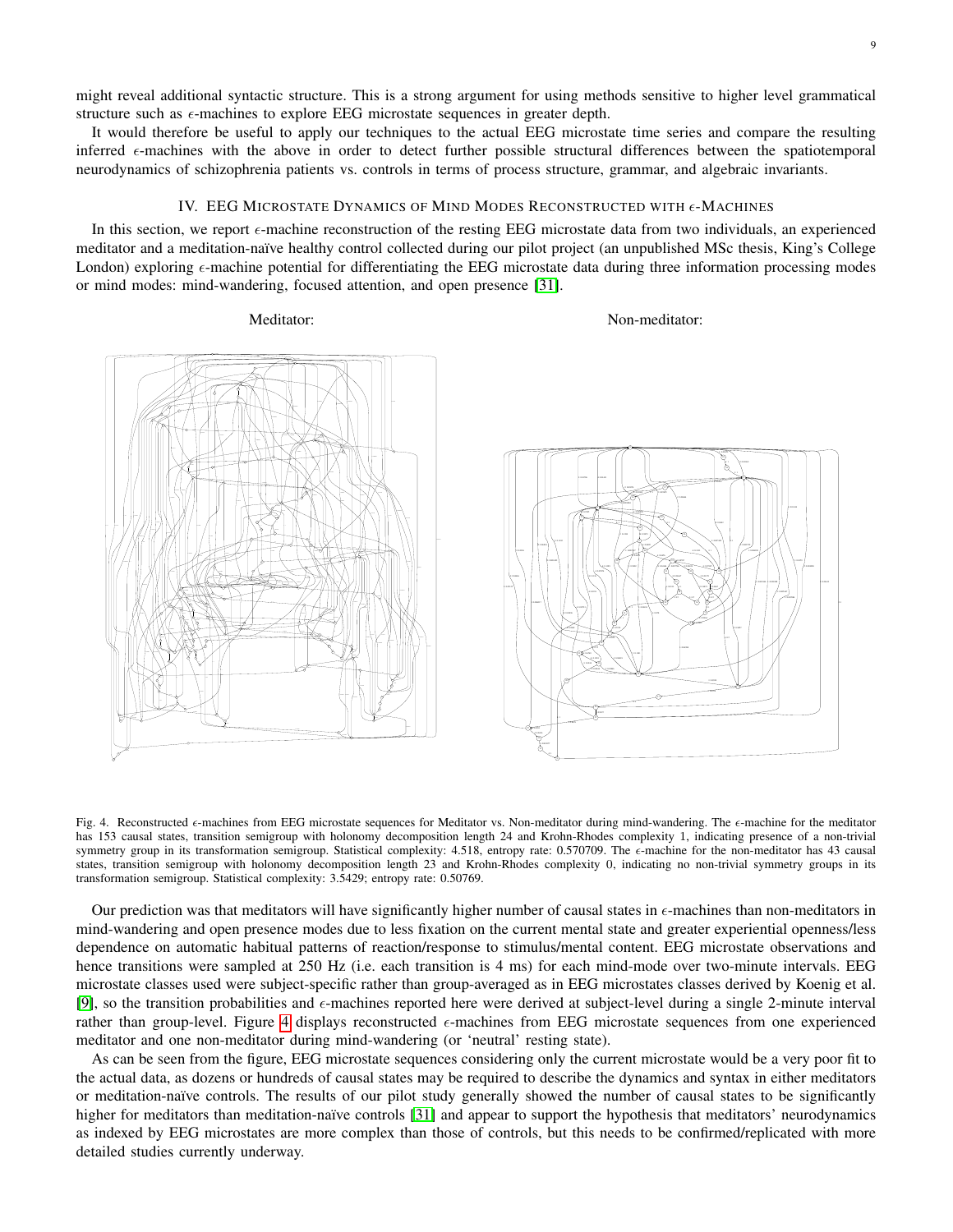# V. SUMMARY AND CONCLUSIONS

<span id="page-9-0"></span>EEG microstates, although unlikely to literally translate into "the atoms of thought" as proposed by Lehmann et al [\[7\]](#page-10-6) due to the limited variability of their spatial topographies, have been shown to correspond to changes in the type of mental content (e.g. visual imagery vs. abstract thought), information processing dynamics (e.g. speed of information processing, degree of conceptual elaboration/mode of attention), as well as levels of wakefulness/alertness. They are therefore most likely to reflect global neural integration processes. Spatiotemporal dynamics or sequences of four microstate classes have been shown to differentiate between clinical populations and healthy controls. Thus far, observational and model-fitting studies of microstate syntax have only considered the current microstate to determine the probability of the next one. However, the neural dynamics and thus EEG microstate syntax and grammar are likely to be far more complex. We therefore propose the application of  $\epsilon$ -machines to EEG microstate sequences as a method capable of reconstructing much greater complexity of the underlying neurodynamics processes.

The experiments reported here using simulated data validate the capacity of  $\epsilon$ -machine to reconstruct the pre-given structure. Furthermore, applying  $\epsilon$ -machines to data reported by Lehmman et al. [\[2\]](#page-10-1) showed that a simple transition structure could account for predominance of certain reported sequences in schizophrenia patients vs. healthy controls, but also suggested that more subtle dynamical structure could be uncovered using the actual sequences. Different ways of modeling the data (individual vs. group/population) and their relative value can be addressed using the  $\epsilon$ -reconstruction method which allows the use of multiple sequences: Subject-level EEG microstate analysis for individuals in particular mental states, with particular expertise or medical conditions, or doing particular tasks in specific contexts can be tailored to detect and address the personal characteristics and needs of particular individuals. Comparing such *subject-specific* models to  $\epsilon$ -machines reconstructed at *group-level* by combining data from all members of a particular population or clinical group could help establish and assess the value of subject-level analysis over group-level EEG microstates classes/analysis in various domains of application.

Applied to EEG microstate sequences from expert meditators vs. healthy controls during 2-minute periods of different mind modes,  $\epsilon$ -machines revealed syntactic structure of the data beyond what can be produced by simple transition systems that depend only on the current microstate. Single case studies presented here (Section [IV\)](#page-8-0) and significant group analysis results of the pilot study [\[31\]](#page-10-30) suggest that the number of causal states in the  $\epsilon$ -machines may generally be higher in expert meditators than controls, but these preliminary results need to be replicated in further studies, which are currently underway. These observations tentatively suggest examining syntactic structure of microstate sequences will be required to understand the underlying neurodynamics. Furthermore, our results using  $\epsilon$ -machines to derive the sequence structure of the resting EEG microstate data from experienced meditators and meditation-na¨ıve controls support the need for modeling EEG microstates with far greater complexity than applied in previous research. Overall, our results suggest that task, modality, and inter-individual differences in neural dynamics may be reflected in EEG microstate syntax that one could capture using  $\epsilon$ -machine analysis at a subject level. Further research is needed to fully tap into the potential of the  $\epsilon$ -machine method for the study of spatiotemporal neural dynamics and its application in health and disease.

# ACKNOWLEDGMENT

This work is supported in part by a BIAL Foundation grant to the authors for the project "Decoding the Language of 'Now': EEG microstates in experienced meditators, from letters to grammar".